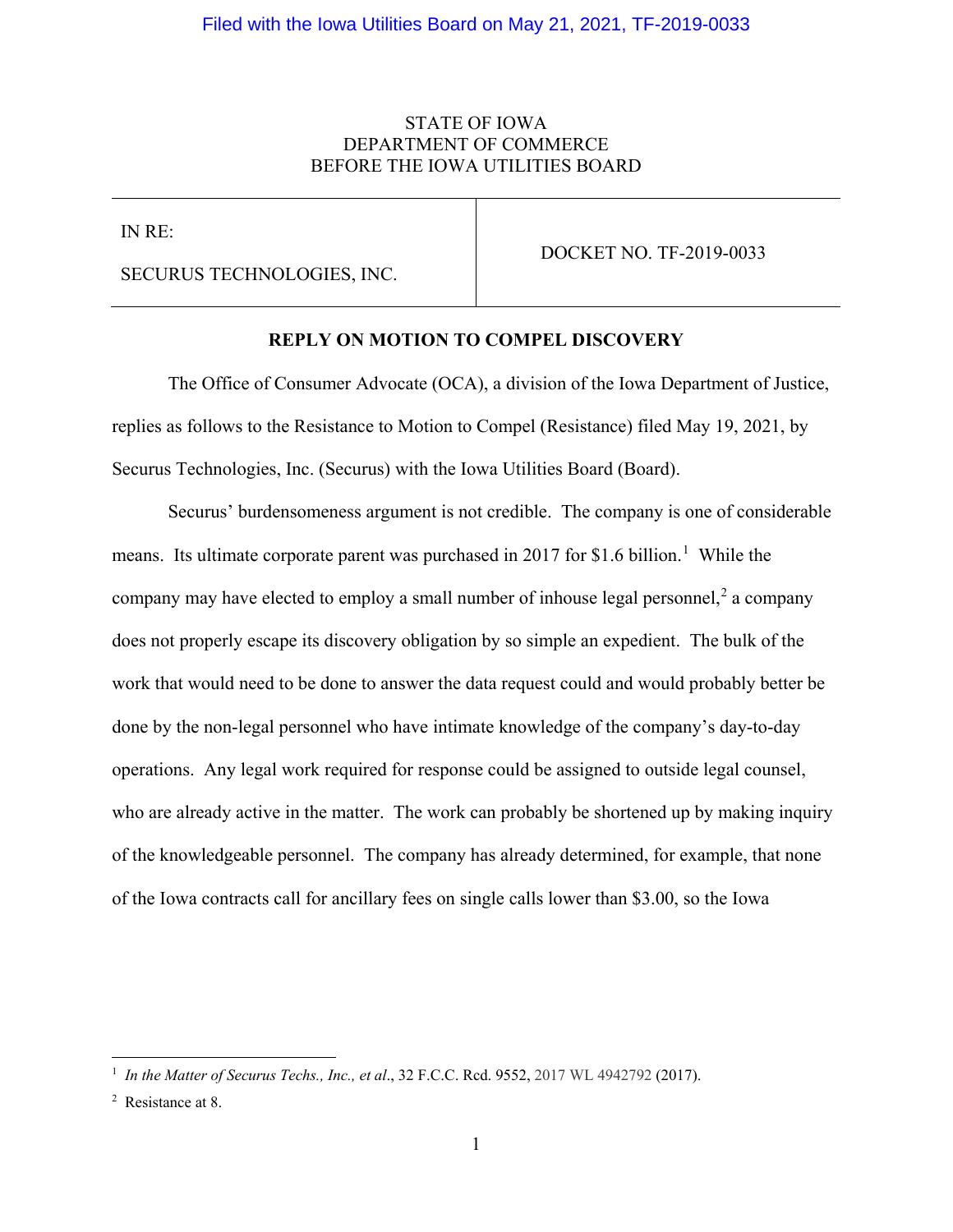### Filed with the Iowa Utilities Board on May 21, 2021, TF-2019-0033

contracts can be eliminated immediately from the assertedly burdensome search. Similar determinations can probably be made easily in some, perhaps most, other states. With a little effort in contacting the right company personnel, it is probably more like looking for a pitchfork than a needle in a haystack. The proceedings before the FCC and the California and New Mexico public utility commissions<sup>[3](#page-1-0)</sup> are not a legitimate basis for refusing discovery in Iowa. Again, a small inhouse legal staff is not a valid basis for objection. Similarly, under authority previously cited by OCA, the fact that there may be some burden is not a valid basis for objection.

The suggestion that some correctional agencies may have required that the ancillary fee for single calls be lowered from \$3.00 to \$2.99<sup>[4](#page-1-1)</sup> is similarly not credible. Responsible personnel at correctional agencies have many demands on their time. It is unlikely that they would devote their resources to securing an insignificant one cent reduction. OCA and the Board, moreover, should not be required to guess as to the amount of the reductions. That is what discovery is for.

Although it is true that OCA has expressed support for capping the ancillary automated payment fee for intrastate calling at the FCC's \$3.00 cap for interstate calling, there is nothing that restricts OCA from taking a closer look as new issues are brought to light. Indeed, OCA has a duty to do so. An ancillary automated payment fee of \$3.00 for a \$50.00 deposit to an ICS account is one thing. An ancillary automated payment fee of \$3.00 on a single call is quite another—as a look at the numbers reveals.

<span id="page-1-0"></span><sup>&</sup>lt;sup>3</sup> Resistance at 8-9.

<span id="page-1-1"></span><sup>4</sup> Resistance at 10.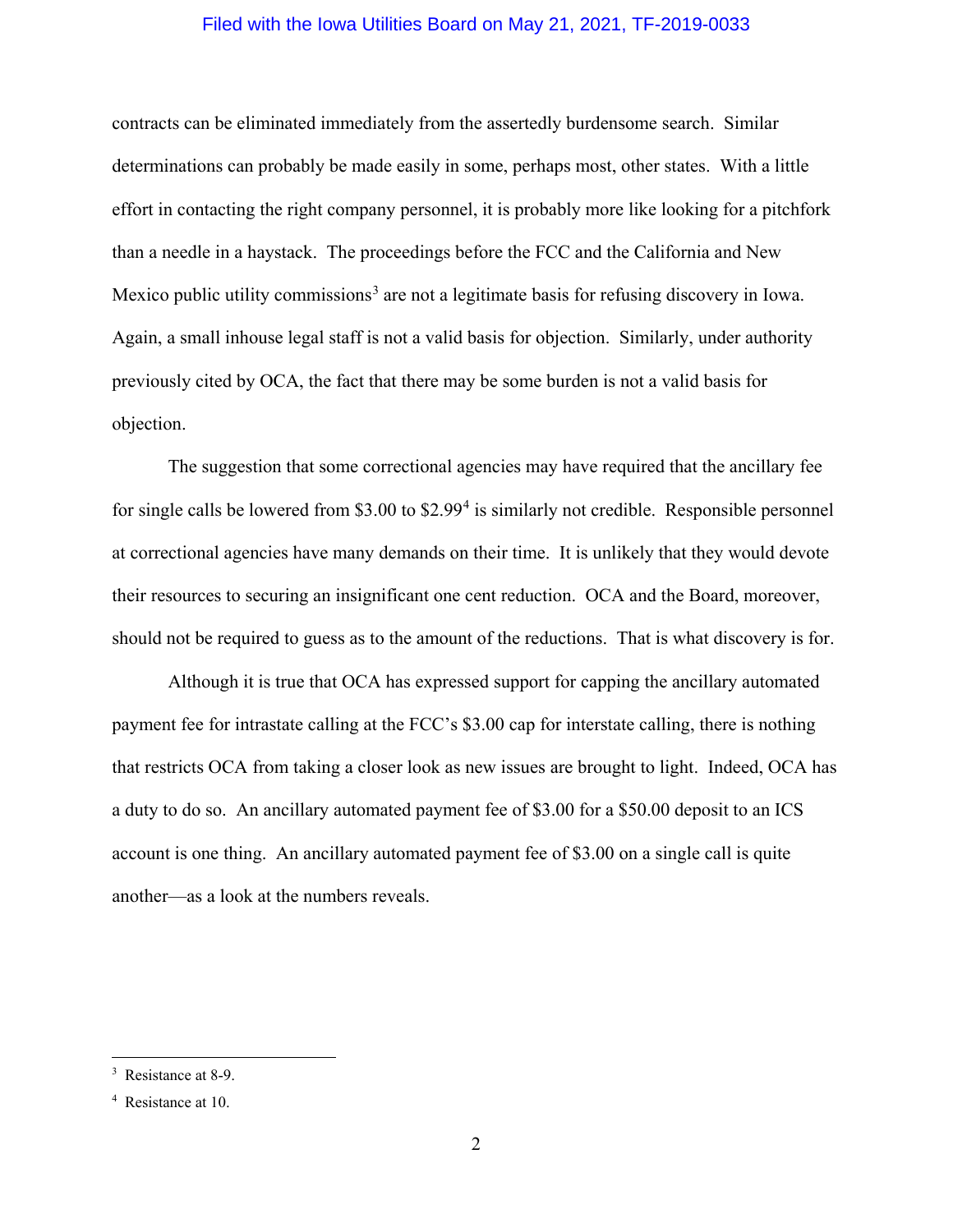#### Filed with the Iowa Utilities Board on May 21, 2021, TF-2019-0033

At \$.21 per minute, the maximum per minute charge for a 15-minute call is \$3.15. Thus, for \$53.00 (\$50.00 deposit plus \$3.00 ancillary fee) the incarcerated person can place fifteen 15 minute calls and still have \$2.75 left in the account. By contrast, if the calls are placed singly, with a \$3.00 ancillary fee on each call, the incarcerated person is charged \$6.15 for each call, or a total of \$92.25 for the 15 calls—a 74 percent increase over the \$53.00.

There is no "mockery of the Board's order." Resistance at 10. As is typical of orders approving tariffs, the order made the approval of the tariff subject to complaint and investigation. OCA has a right and duty to investigate Securus' tariff and may file a complaint based on what the investigation discloses. Nor is there any unfairness to Securus or any attempt by OCA to "relitigate" the issue. Resistance at 11. On the contrary, as soon as Securus filed a document disclosing that some correctional agencies have required an automated payment fee for single calls lower than \$3.00, OCA immediately sent its Data Request No. 5 to Securus. The vast majority of the time that has lapsed since Securus made the disclosure is the time taken by Securus first to object to the data request, then to fashion its arguments in response to OCA's required attempt to resolve the issue without the need to involve the Board, and finally to resist the motion to compel.

OCA agrees this should not be solely a Securus issue. Resistance at 11. Wherever the investigation leads, its conclusions should be applied uniformly to all inmate calling service providers. The current data request is directed to Securus because Securus is the party that disclosed that some correctional agencies have required an ancillary automated payment fee lower than \$3.00 for single calls. If and when additional information is brought to the Board's attention, it will be up to the Board to decide whether and when it wishes to address the issue further and if so whether it wishes to do so in tariff or in rulemaking proceedings.

3